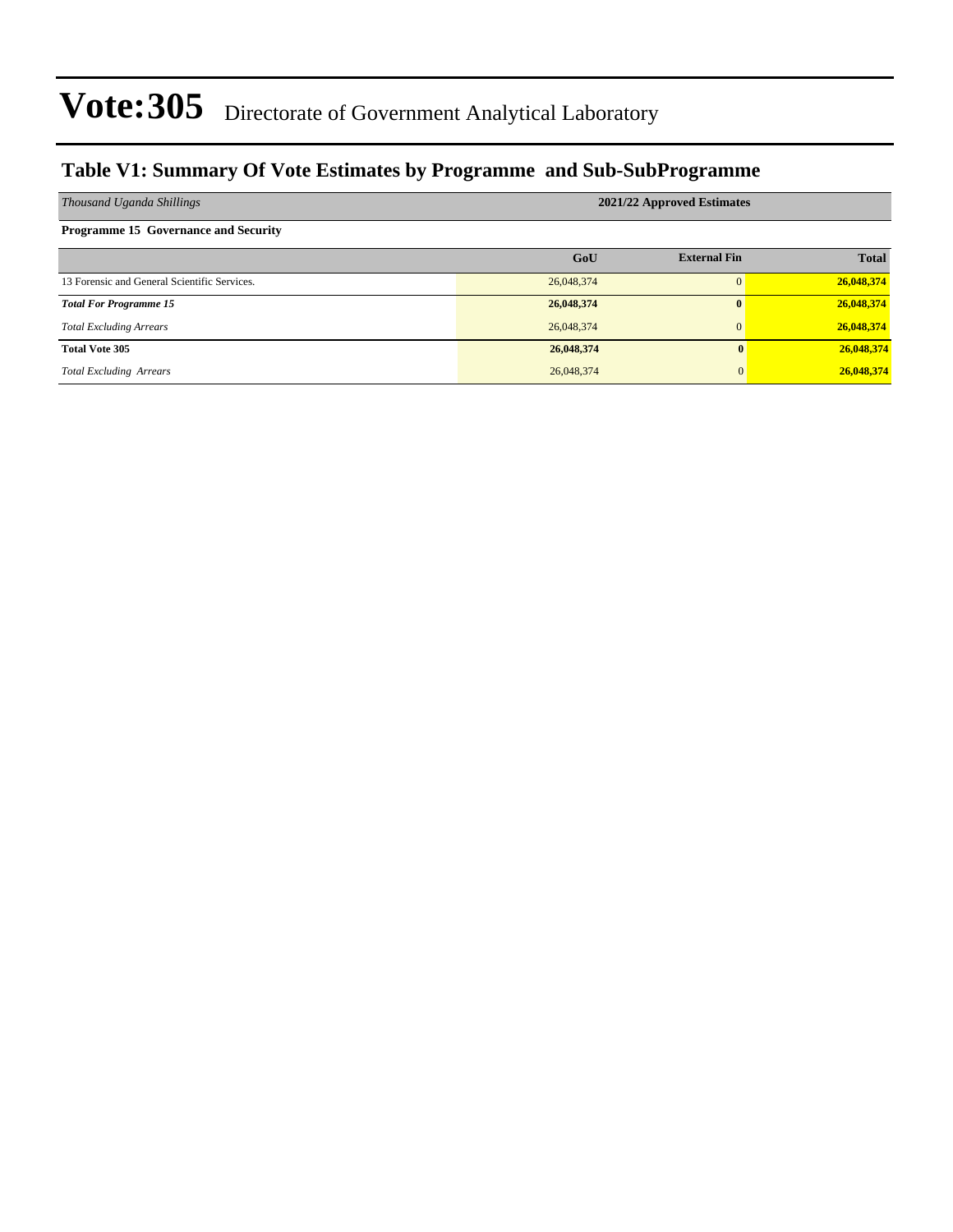### **Table V2: Summary Of Vote Estimates by Sub-SubProgramme,Department and Project**

| Thousand Uganda Shillings                                                 |                  | 2020/21 Approved Budget |                  |              |                  | 2021/22 Approved Estimates    |              |  |  |
|---------------------------------------------------------------------------|------------------|-------------------------|------------------|--------------|------------------|-------------------------------|--------------|--|--|
| Sub-SubProgramme 13 Forensic and General Scientific Services.             |                  |                         |                  |              |                  |                               |              |  |  |
| <b>Recurrent Budget Estimates</b>                                         | <b>Wage</b>      | <b>Non-Wage</b>         | <b>AIA</b>       | <b>Total</b> | <b>Wage</b>      | <b>Non-Wage</b>               | <b>Total</b> |  |  |
| 02 Regional Forensic Laboratories                                         | $\mathbf{0}$     | 231,047                 | $\overline{0}$   | 231,047      | $\overline{0}$   | 1,051,000                     | 1,051,000    |  |  |
| 04 Office of the Director (Administration and Support<br>Services)        | 1,333,874        | 2,175,619               | $\mathbf{0}$     | 3,509,493    | 2,663,874        | 2,568,116                     | 5,231,990    |  |  |
| 05 Criminalistics and Laboratory Services                                 | $\mathbf{0}$     | 4,796,499               | $\boldsymbol{0}$ | 4,796,499    | $\boldsymbol{0}$ | 5,119,023                     | 5,119,023    |  |  |
| 06 Quality and Chemical Verification Services                             | $\mathbf{0}$     | 1,602,004               | $\overline{0}$   | 1,602,004    | $\boldsymbol{0}$ | 1,702,004                     | 1,702,004    |  |  |
| <b>Total Recurrent Budget Estimates for Sub-</b><br><b>SubProgramme</b>   | 1,333,874        | 8,805,169               | $\bf{0}$         | 10,139,043   | 2,663,874        | 10,440,143                    | 13,104,017   |  |  |
| Development Budget Estimates                                              | <b>GoU</b> Dev't | <b>External Fin</b>     | <b>AIA</b>       | <b>Total</b> |                  | <b>GoU Dev't External Fin</b> | <b>Total</b> |  |  |
| 1642 Retooling for Directorate of Government Analytical<br>Laboratory     | 15,944,357       | $\mathbf{0}$            | $\overline{0}$   | 15,944,357   | 12,944,357       | $\overline{0}$                | 12,944,357   |  |  |
| <b>Total Development Budget Estimates for Sub-</b><br><b>SubProgramme</b> | 15,944,357       | $\mathbf{0}$            | $\mathbf{0}$     | 15,944,357   | 12,944,357       | $\mathbf{0}$                  | 12,944,357   |  |  |
|                                                                           | GoU              | <b>External Fin</b>     | <b>AIA</b>       | <b>Total</b> | GoU              | <b>External Fin</b>           | <b>Total</b> |  |  |
| <b>Total For Sub-SubProgramme 13</b>                                      | 26,083,400       | $\mathbf{0}$            | $\bf{0}$         | 26,083,400   | 26,048,374       | $\bf{0}$                      | 26,048,374   |  |  |
| <b>Total Excluding Arrears</b>                                            | 26,083,400       | $\boldsymbol{0}$        | $\overline{0}$   | 26,083,400   | 26,048,374       | $\overline{0}$                | 26,048,374   |  |  |
| <b>Total Vote 305</b>                                                     | 26,083,400       | 0                       | $\bf{0}$         | 26,083,400   | 26,048,374       | $\bf{0}$                      | 26,048,374   |  |  |
| <b>Total Excluding Arrears</b>                                            | 26,083,400       | $\mathbf{0}$            | $\mathbf{0}$     | 26,083,400   | 26,048,374       | $\overline{0}$                | 26,048,374   |  |  |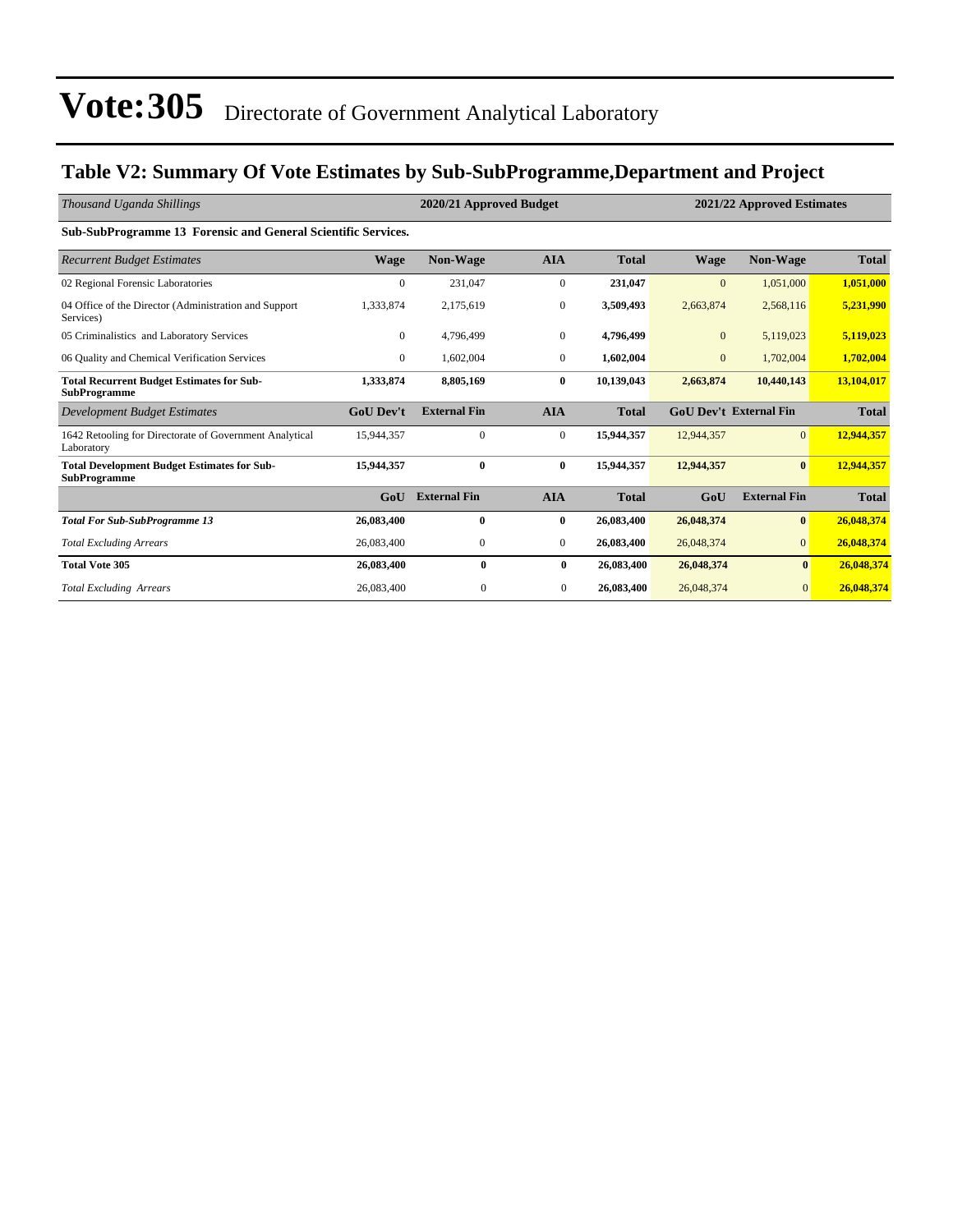### **Table V3: Summary Vote Estimates by Item**

| Thousand Uganda Shillings                                |            |                     | 2020/21 Approved Budget<br>2021/22 Approved Estimates |            |            |                     |                |
|----------------------------------------------------------|------------|---------------------|-------------------------------------------------------|------------|------------|---------------------|----------------|
|                                                          | GoU        | <b>External Fin</b> | AIA                                                   | Total      | GoU        | <b>External Fin</b> | <b>Total</b>   |
| <b>Employees, Goods and Services (Outputs Provided)</b>  | 12,256,800 | $\bf{0}$            | $\bf{0}$                                              | 12,256,800 | 15,214,017 | $\bf{0}$            | 15,214,017     |
| 211101 General Staff Salaries                            | 1,333,874  | $\boldsymbol{0}$    | $\bf{0}$                                              | 1,333,874  | 2,663,874  | $\bf{0}$            | 2,663,874      |
| 211102 Contract Staff Salaries                           | $\bf{0}$   | $\bf{0}$            | $\bf{0}$                                              | $\bf{0}$   | 60,000     | $\bf{0}$            | 60,000         |
| 211103 Allowances (Inc. Casuals, Temporary)              | 624,945    | $\bf{0}$            | $\bf{0}$                                              | 624,945    | 752,738    | $\bf{0}$            | 752,738        |
| 212101 Social Security Contributions                     | $\bf{0}$   | $\bf{0}$            | $\bf{0}$                                              | $\bf{0}$   | 6,000      | $\bf{0}$            | 6,000          |
| 212102 Pension for General Civil Service                 | 120,652    | $\bf{0}$            | $\bf{0}$                                              | 120,652    | 166,519    | $\bf{0}$            | 166,519        |
| 213001 Medical expenses (To employees)                   | 30,182     | $\bf{0}$            | $\bf{0}$                                              | 30,182     | 52,182     | $\bf{0}$            | 52,182         |
| 213002 Incapacity, death benefits and funeral expenses   | 30,000     | $\bf{0}$            | $\bf{0}$                                              | 30,000     | 30,000     | $\bf{0}$            | 30,000         |
| 213004 Gratuity Expenses                                 | $\bf{0}$   | $\bf{0}$            | $\bf{0}$                                              | $\bf{0}$   | 339,630    | $\bf{0}$            | 339,630        |
| 221001 Advertising and Public Relations                  | 40,000     | $\bf{0}$            | $\bf{0}$                                              | 40,000     | 40,000     | $\bf{0}$            | 40,000         |
| 221002 Workshops and Seminars                            | 298,300    | $\bf{0}$            | $\bf{0}$                                              | 298,300    | 453,000    | $\bf{0}$            | 453,000        |
| 221003 Staff Training                                    | 509,947    | $\bf{0}$            | $\bf{0}$                                              | 509,947    | 523,760    | $\bf{0}$            | 523,760        |
| 221004 Recruitment Expenses                              | 32,000     | $\bf{0}$            | $\boldsymbol{0}$                                      | 32,000     | 134,000    | $\bf{0}$            | <b>134,000</b> |
| 221007 Books, Periodicals & Newspapers                   | 16,000     | $\bf{0}$            | $\bf{0}$                                              | 16,000     | 16,000     | $\bf{0}$            | 16,000         |
| 221009 Welfare and Entertainment                         | 60,300     | $\bf{0}$            | 0                                                     | 60,300     | 130,600    | $\bf{0}$            | 130,600        |
| 221011 Printing, Stationery, Photocopying and Binding    | 304,900    | $\bf{0}$            | $\bf{0}$                                              | 304,900    | 431,460    | $\bf{0}$            | 431,460        |
| 221012 Small Office Equipment                            | 50,003     | $\bf{0}$            | 0                                                     | 50,003     | 100,503    | $\bf{0}$            | 100,503        |
| 221016 IFMS Recurrent costs                              | 48,000     | $\bf{0}$            | 0                                                     | 48,000     | 109,000    | $\bf{0}$            | <b>109,000</b> |
| 221017 Subscriptions                                     | 78,600     | $\bf{0}$            | $\bf{0}$                                              | 78,600     | 79,600     | $\bf{0}$            | 79,600         |
| 221020 IPPS Recurrent Costs                              | 48,000     | $\bf{0}$            | 0                                                     | 48,000     | 92,000     | $\bf{0}$            | 92,000         |
| 223001 Property Expenses                                 | 27,960     | $\bf{0}$            | $\bf{0}$                                              | 27,960     | 36,960     | $\bf{0}$            | 36,960         |
| 223004 Guard and Security services                       | 71,847     | $\bf{0}$            | 0                                                     | 71,847     | 71,847     | $\bf{0}$            | 71,847         |
| 223005 Electricity                                       | 196,200    | $\bf{0}$            | $\boldsymbol{0}$                                      | 196,200    | 214,440    | $\bf{0}$            | 214,440        |
| 223006 Water                                             | 27,000     | $\bf{0}$            | $\bf{0}$                                              | 27,000     | 31,000     | $\bf{0}$            | 31,000         |
| 224003 Classified Expenditure                            | 5,837,949  | $\bf{0}$            | $\bf{0}$                                              | 5,837,949  | 6,938,209  | $\bf{0}$            | 6,938,209      |
| 224004 Cleaning and Sanitation                           | 48,000     | $\bf{0}$            | $\bf{0}$                                              | 48,000     | 48,000     | $\bf{0}$            | 48,000         |
| 224005 Uniforms, Beddings and Protective Gear            | 82,000     | 0                   | $\bf{0}$                                              | 82,000     | 180,000    | $\bf{0}$            | 180,000        |
| 225001 Consultancy Services- Short term                  | 455,000    | 0                   | 0                                                     | 455,000    | 75,066     | $\bf{0}$            | 75,066         |
| 227001 Travel inland                                     | 317,066    | 0                   | 0                                                     | 317,066    | 198,651    | $\bf{0}$            | 198,651        |
| 227002 Travel abroad                                     | 311,001    | $\bf{0}$            | 0                                                     | 311,001    | $\bf{0}$   | $\bf{0}$            | $\bf{0}$       |
| 227004 Fuel, Lubricants and Oils                         | 296,074    | 0                   | $\bf{0}$                                              | 296,074    | 308,434    | $\bf{0}$            | 308,434        |
| 228001 Maintenance - Civil                               | 50,000     | 0                   | 0                                                     | 50,000     | 40,000     | $\bf{0}$            | 40,000         |
| 228002 Maintenance - Vehicles                            | 200,000    | 0                   | 0                                                     | 200,000    | 100,000    | $\bf{0}$            | 100,000        |
| 228003 Maintenance – Machinery, Equipment &<br>Furniture | 711,000    | $\bf{0}$            | 0                                                     | 711,000    | 790,544    | $\bf{0}$            | 790,544        |
| <b>Investment</b> (Capital Purchases)                    | 13,826,600 | $\bf{0}$            | $\bf{0}$                                              | 13,826,600 | 10,834,357 | $\bf{0}$            | 10,834,357     |
| 312101 Non-Residential Buildings                         | 8,625,000  | $\bf{0}$            | 0                                                     | 8,625,000  | 6,000,000  | $\bf{0}$            | 6,000,000      |
| 312201 Transport Equipment                               | 800,000    | 0                   | $\bf{0}$                                              | 800,000    | $\bf{0}$   | $\bf{0}$            | $\bf{0}$       |
| 312203 Furniture & Fixtures                              | 75,000     | $\bf{0}$            | $\bf{0}$                                              | 75,000     | 100,000    | $\bf{0}$            | 100,000        |
| 312207 Classified Assets                                 | 3,967,500  | 0                   | $\bf{0}$                                              | 3,967,500  | 4,156,357  | $\bf{0}$            | 4,156,357      |
| 312213 ICT Equipment                                     | 359,100    | $\boldsymbol{0}$    | 0                                                     | 359,100    | 578,000    | $\bf{0}$            | 578,000        |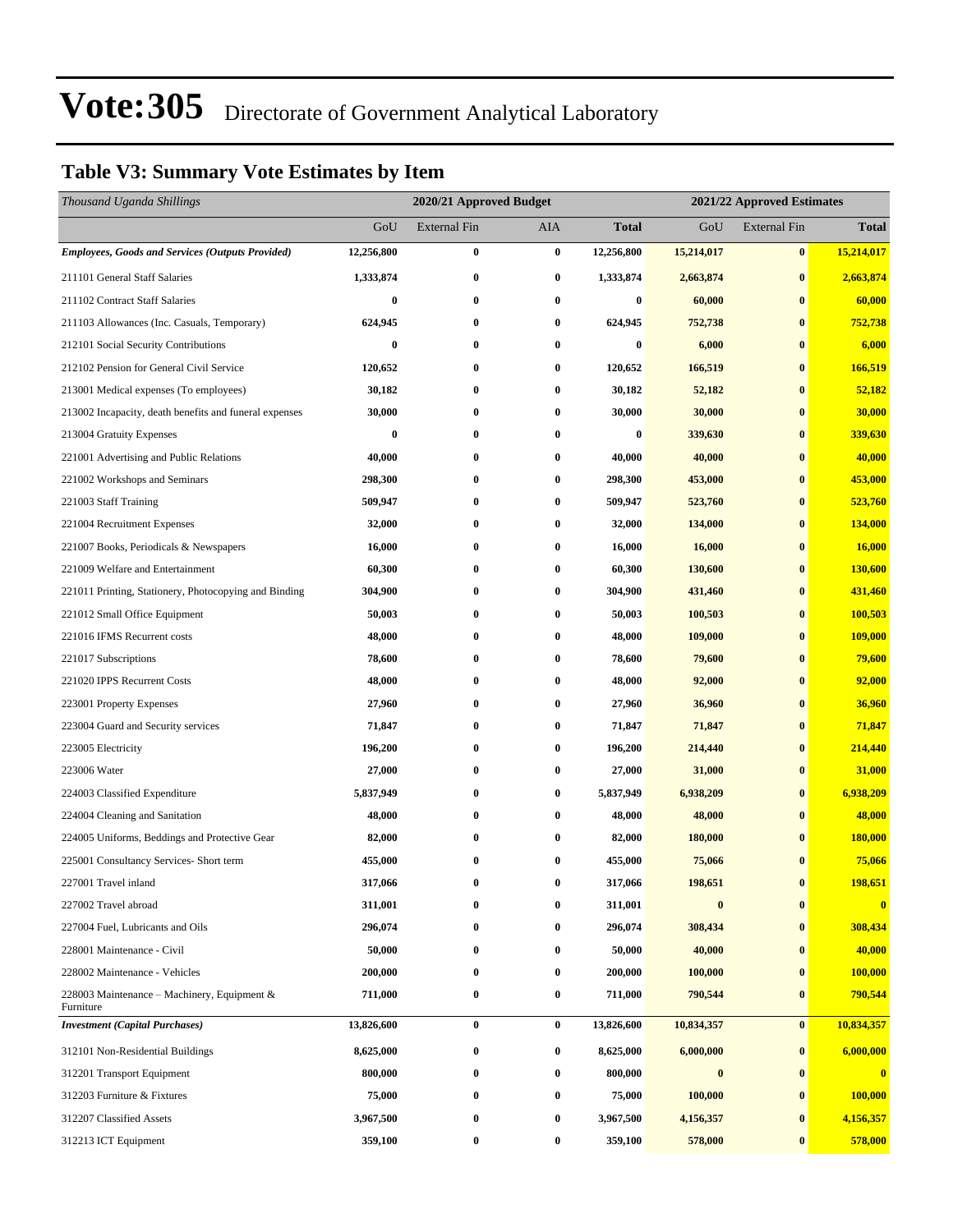| <b>Grand Total Vote 305</b>    | 26,083,400 |  | 26,083,400 | 26,048,374 |  |
|--------------------------------|------------|--|------------|------------|--|
| <b>Total Excluding Arrears</b> | 26.083.400 |  | 26,083,400 | 26,048,374 |  |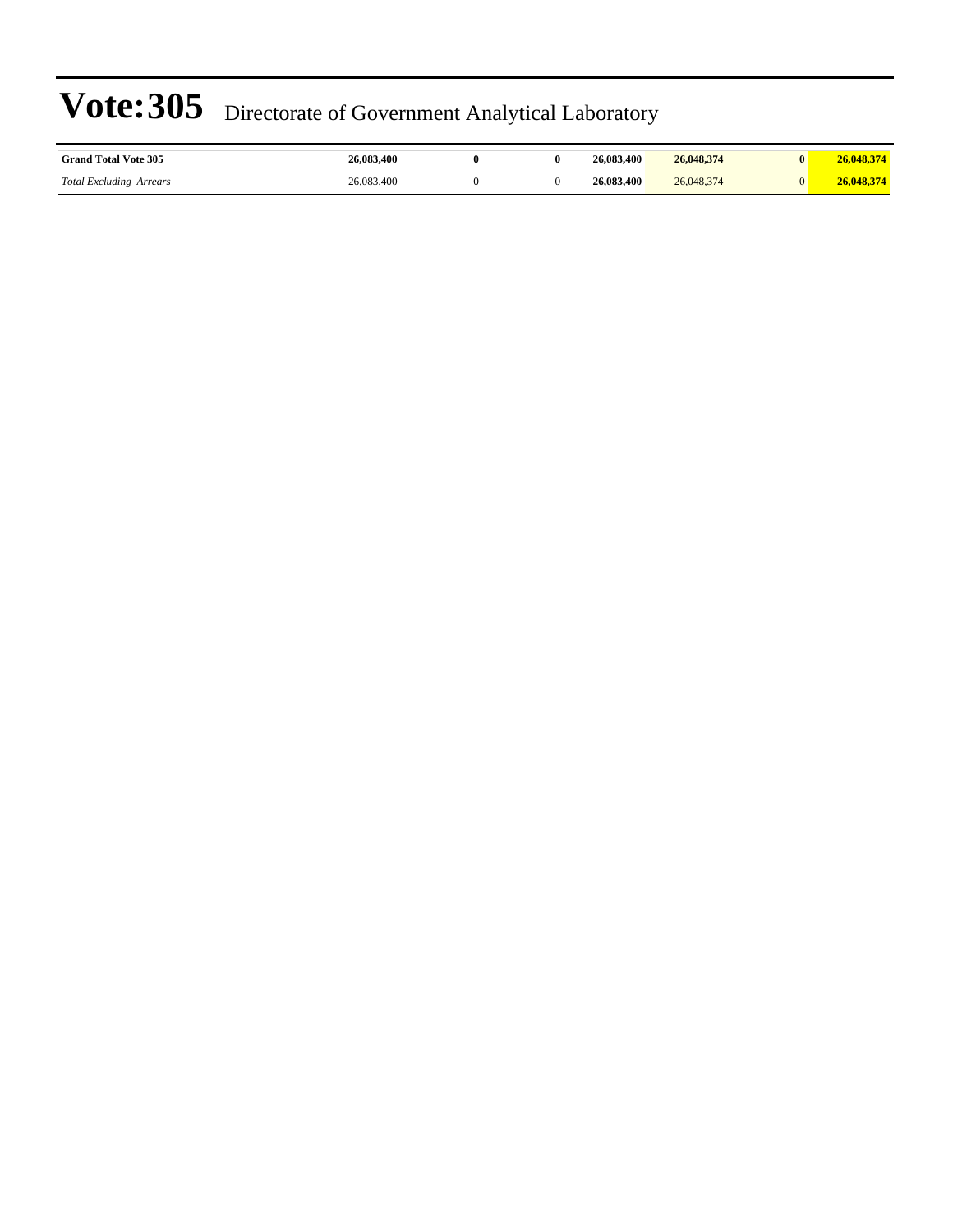### **Table V4: Detailed Estimates by Sub-SubProgramme, Department,Project and Budget Output and Item**

#### *Sub-SubProgrammme 13 Forensic and General Scientific Services.*

*Recurrent Budget Estimates*

#### **Department 02 Regional Forensic Laboratories**

| Thousand Uganda Shillings                                                      |                       | 2020/21 Approved Budget |                  |              | 2021/22 Approved Estimates |          |              |
|--------------------------------------------------------------------------------|-----------------------|-------------------------|------------------|--------------|----------------------------|----------|--------------|
| <b>Outputs Provided</b>                                                        | Wage                  | Non Wage                | <b>AIA</b>       | <b>Total</b> | Wage                       | Non Wage | <b>Total</b> |
| Budget Output 121309 Strengthening Mbale Regional Forensic Laboratory          |                       |                         |                  |              |                            |          |              |
| 211103 Allowances (Inc. Casuals, Temporary)                                    | $\boldsymbol{0}$      | $\boldsymbol{0}$        | $\boldsymbol{0}$ | $\bf{0}$     | $\mathbf{0}$               | 50,000   | 50,000       |
| 213001 Medical expenses (To employees)                                         | $\boldsymbol{0}$      | $\boldsymbol{0}$        | $\boldsymbol{0}$ | $\bf{0}$     | $\mathbf{0}$               | 22,000   | 22,000       |
| 221003 Staff Training                                                          | $\boldsymbol{0}$      | $\boldsymbol{0}$        | $\boldsymbol{0}$ | $\bf{0}$     | $\boldsymbol{0}$           | 55,000   | 55,000       |
| 221009 Welfare and Entertainment                                               | $\boldsymbol{0}$      | $\boldsymbol{0}$        | $\boldsymbol{0}$ | $\bf{0}$     | $\boldsymbol{0}$           | 44,000   | 44,000       |
| 221011 Printing, Stationery, Photocopying and Binding                          | $\boldsymbol{0}$      | 16,440                  | $\boldsymbol{0}$ | 16,440       | $\mathbf{0}$               | 66,440   | 66,440       |
| 221016 IFMS Recurrent costs                                                    | $\boldsymbol{0}$      | $\boldsymbol{0}$        | $\boldsymbol{0}$ | $\bf{0}$     | $\mathbf{0}$               | 25,000   | 25,000       |
| 221020 IPPS Recurrent Costs                                                    | $\boldsymbol{0}$      | $\boldsymbol{0}$        | $\boldsymbol{0}$ | $\bf{0}$     | $\boldsymbol{0}$           | 20,000   | 20,000       |
| 223001 Property Expenses                                                       | $\boldsymbol{0}$      | 4,960                   | $\boldsymbol{0}$ | 4,960        | $\boldsymbol{0}$           | 13,960   | 13,960       |
| 223004 Guard and Security services                                             | $\boldsymbol{0}$      | 12,400                  | $\boldsymbol{0}$ | 12,400       | $\boldsymbol{0}$           | 12,400   | 12,400       |
| 223005 Electricity                                                             | $\boldsymbol{0}$      | 7,200                   | $\boldsymbol{0}$ | 7,200        | $\mathbf{0}$               | 17,440   | 17,440       |
| 223006 Water                                                                   | $\boldsymbol{0}$      | 6,000                   | $\boldsymbol{0}$ | 6,000        | $\boldsymbol{0}$           | 10,000   | 10,000       |
| 224003 Classified Expenditure                                                  | $\boldsymbol{0}$      | 52,000                  | $\boldsymbol{0}$ | 52,000       | $\boldsymbol{0}$           | 100,000  | 100,000      |
| 224004 Cleaning and Sanitation                                                 | $\boldsymbol{0}$      | 6,000                   | $\boldsymbol{0}$ | 6,000        | $\boldsymbol{0}$           | 6,000    | 6,000        |
| 227001 Travel inland                                                           | $\boldsymbol{0}$      | 7,360                   | $\boldsymbol{0}$ | 7,360        | $\boldsymbol{0}$           | 37,360   | 37,360       |
| 227004 Fuel, Lubricants and Oils                                               | $\boldsymbol{0}$      | 12,040                  | $\boldsymbol{0}$ | 12,040       | $\mathbf{0}$               | 20,400   | 20,400       |
| <b>Total Cost of Budget Output 09</b>                                          | 0                     | 124,400                 | 0                | 124,400      | $\boldsymbol{\theta}$      | 500,000  | 500,000      |
| <b>Budget Output 121310 Strengthening Mbarara Regional Forensic Laboratory</b> |                       |                         |                  |              |                            |          |              |
| 221002 Workshops and Seminars                                                  | $\boldsymbol{0}$      | $\boldsymbol{0}$        | $\boldsymbol{0}$ | $\bf{0}$     | $\boldsymbol{0}$           | 18,000   | 18,000       |
| 221003 Staff Training                                                          | $\boldsymbol{0}$      | $\boldsymbol{0}$        | $\boldsymbol{0}$ | $\bf{0}$     | $\mathbf{0}$               | 36,000   | 36,000       |
| 221009 Welfare and Entertainment                                               | $\boldsymbol{0}$      | $\boldsymbol{0}$        | $\boldsymbol{0}$ | $\bf{0}$     | $\boldsymbol{0}$           | 26,000   | 26,000       |
| 221011 Printing, Stationery, Photocopying and Binding                          | $\boldsymbol{0}$      | $\boldsymbol{0}$        | $\boldsymbol{0}$ | $\bf{0}$     | $\mathbf{0}$               | 23,000   | 23,000       |
| 221016 IFMS Recurrent costs                                                    | $\boldsymbol{0}$      | $\boldsymbol{0}$        | $\boldsymbol{0}$ | $\bf{0}$     | $\boldsymbol{0}$           | 26,000   | 26,000       |
| 221020 IPPS Recurrent Costs                                                    | $\boldsymbol{0}$      | $\boldsymbol{0}$        | $\boldsymbol{0}$ | $\bf{0}$     | $\mathbf{0}$               | 14,000   | 14,000       |
| 223001 Property Expenses                                                       | $\boldsymbol{0}$      | 5,000                   | $\boldsymbol{0}$ | 5,000        | $\boldsymbol{0}$           | 5,000    | 5,000        |
| 223004 Guard and Security services                                             | $\boldsymbol{0}$      | 12,000                  | $\boldsymbol{0}$ | 12,000       | $\boldsymbol{0}$           | 12,000   | 12,000       |
| 223005 Electricity                                                             | $\boldsymbol{0}$      | 8,000                   | $\boldsymbol{0}$ | 8,000        | $\boldsymbol{0}$           | 16,000   | 16,000       |
| 223006 Water                                                                   | $\boldsymbol{0}$      | 6,000                   | $\boldsymbol{0}$ | 6,000        | $\boldsymbol{0}$           | 6,000    | 6,000        |
| 224003 Classified Expenditure                                                  | $\boldsymbol{0}$      | $\boldsymbol{0}$        | $\boldsymbol{0}$ | $\pmb{0}$    | $\boldsymbol{0}$           | 100,000  | 100,000      |
| 224004 Cleaning and Sanitation                                                 | $\boldsymbol{0}$      | 6,000                   | $\boldsymbol{0}$ | 6,000        | $\boldsymbol{0}$           | 6,000    | 6,000        |
| 224005 Uniforms, Beddings and Protective Gear                                  | $\boldsymbol{0}$      | $\boldsymbol{0}$        | $\boldsymbol{0}$ | $\bf{0}$     | $\boldsymbol{0}$           | 8,000    | 8,000        |
| 227001 Travel inland                                                           | $\mathbf{0}$          | 10,000                  | $\boldsymbol{0}$ | 10,000       | $\mathbf{0}$               | 32,000   | 32,000       |
| 227004 Fuel, Lubricants and Oils                                               | $\boldsymbol{0}$      | 10,000                  | $\boldsymbol{0}$ | 10,000       | $\boldsymbol{0}$           | 10,000   | 10,000       |
| <b>Total Cost of Budget Output 10</b>                                          | $\boldsymbol{\theta}$ | 57,000                  | 0                | 57,000       | $\boldsymbol{\theta}$      | 338,000  | 338,000      |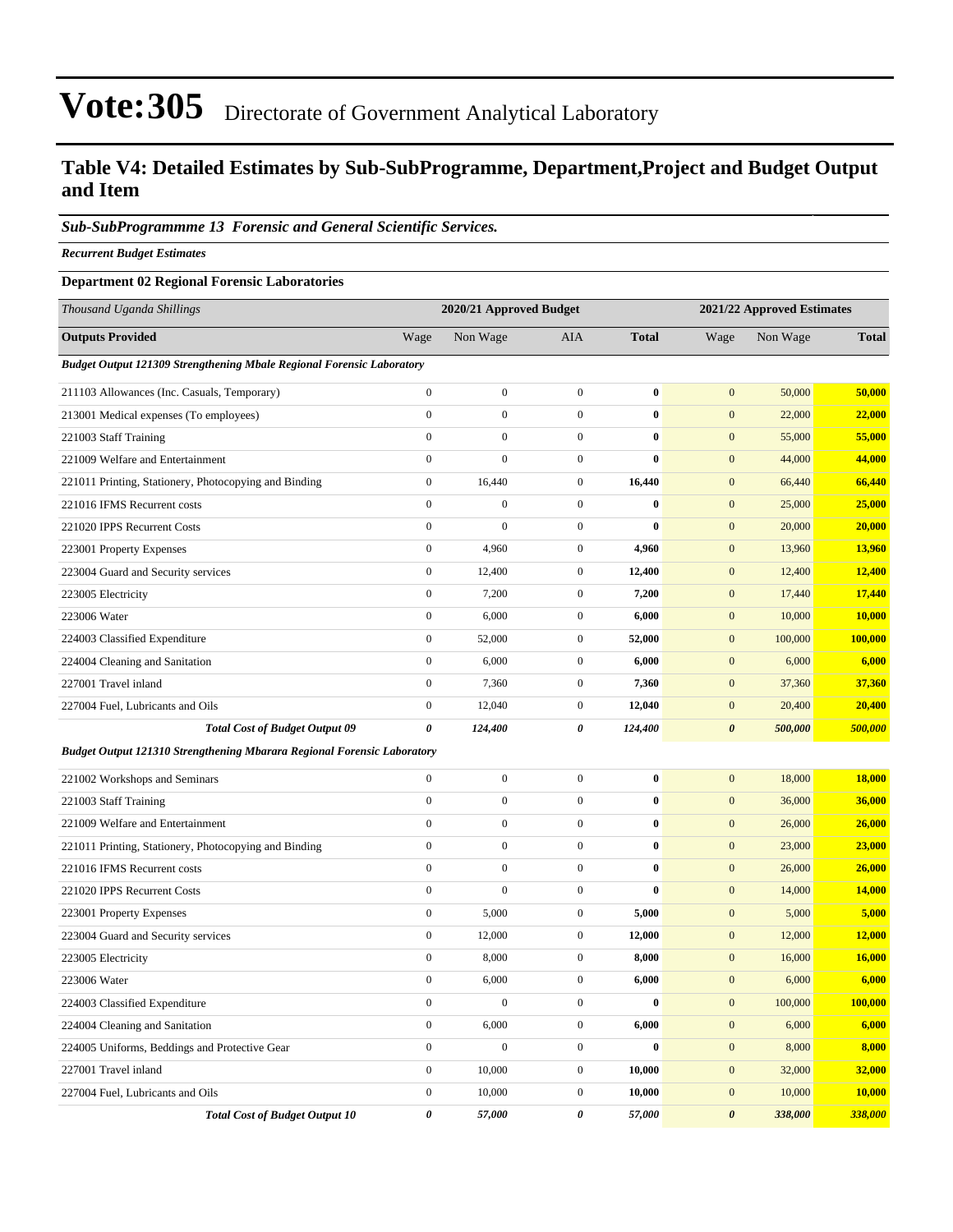#### *Budget Output 121311 Strengthening Gulu Regional Forensic Laboratory*

| 211103 Allowances (Inc. Casuals, Temporary)                                   | $\mathbf{0}$     | $\boldsymbol{0}$        | $\mathbf{0}$     | $\bf{0}$     | $\mathbf{0}$          | 36,000                     | 36,000         |
|-------------------------------------------------------------------------------|------------------|-------------------------|------------------|--------------|-----------------------|----------------------------|----------------|
| 221002 Workshops and Seminars                                                 | $\boldsymbol{0}$ | $\boldsymbol{0}$        | $\boldsymbol{0}$ | $\bf{0}$     | $\mathbf{0}$          | 20,000                     | 20,000         |
| 221011 Printing, Stationery, Photocopying and Binding                         | $\boldsymbol{0}$ | $\boldsymbol{0}$        | $\overline{0}$   | $\bf{0}$     | $\boldsymbol{0}$      | 11,560                     | 11,560         |
| 221016 IFMS Recurrent costs                                                   | $\boldsymbol{0}$ | $\boldsymbol{0}$        | $\boldsymbol{0}$ | $\bf{0}$     | $\mathbf{0}$          | 10,000                     | <b>10,000</b>  |
| 221020 IPPS Recurrent Costs                                                   | $\boldsymbol{0}$ | $\mathbf{0}$            | $\overline{0}$   | $\bf{0}$     | $\mathbf{0}$          | 10,000                     | 10,000         |
| 223001 Property Expenses                                                      | $\boldsymbol{0}$ | 5,000                   | $\boldsymbol{0}$ | 5,000        | $\mathbf{0}$          | 5,000                      | 5,000          |
| 223004 Guard and Security services                                            | $\boldsymbol{0}$ | 12,440                  | $\boldsymbol{0}$ | 12,440       | $\mathbf{0}$          | 12,440                     | 12,440         |
| 223005 Electricity                                                            | $\boldsymbol{0}$ | 4,000                   | $\overline{0}$   | 4,000        | $\mathbf{0}$          | 4,000                      | 4,000          |
| 223006 Water                                                                  | $\boldsymbol{0}$ | 3,000                   | $\mathbf{0}$     | 3,000        | $\mathbf{0}$          | 3,000                      | 3,000          |
| 224003 Classified Expenditure                                                 | $\boldsymbol{0}$ | $\mathbf{0}$            | $\mathbf{0}$     | $\bf{0}$     | $\mathbf{0}$          | 46,000                     | 46,000         |
| 227001 Travel inland                                                          | $\boldsymbol{0}$ | 5,000                   | $\boldsymbol{0}$ | 5,000        | $\mathbf{0}$          | 5,000                      | 5,000          |
| 227004 Fuel, Lubricants and Oils                                              | $\boldsymbol{0}$ | 2,000                   | $\mathbf{0}$     | 2,000        | $\mathbf{0}$          | 2,000                      | 2,000          |
| <b>Total Cost of Budget Output 11</b>                                         | $\pmb{\theta}$   | 31,440                  | 0                | 31,440       | $\boldsymbol{\theta}$ | 165,000                    | 165,000        |
| <b>Budget Output 121312 Strengthening Moroto Regional Forensic Laboratory</b> |                  |                         |                  |              |                       |                            |                |
| 211103 Allowances (Inc. Casuals, Temporary)                                   | $\boldsymbol{0}$ | $\boldsymbol{0}$        | $\mathbf{0}$     | $\bf{0}$     | $\mathbf{0}$          | 29,793                     | 29,793         |
| 223001 Property Expenses                                                      | $\boldsymbol{0}$ | 3,000                   | $\overline{0}$   | 3,000        | $\mathbf{0}$          | 3,000                      | 3,000          |
| 223004 Guard and Security services                                            | $\boldsymbol{0}$ | 3,167                   | $\boldsymbol{0}$ | 3,167        | $\mathbf{0}$          | 3,167                      | 3,167          |
| 223005 Electricity                                                            | $\boldsymbol{0}$ | 4,000                   | $\mathbf{0}$     | 4,000        | $\mathbf{0}$          | 4,000                      | 4,000          |
| 223006 Water                                                                  | $\boldsymbol{0}$ | 2,000                   | $\mathbf{0}$     | 2,000        | $\mathbf{0}$          | 2,000                      | 2,000          |
| 227001 Travel inland                                                          | $\boldsymbol{0}$ | 6,040                   | $\mathbf{0}$     | 6,040        | $\mathbf{0}$          | 6,040                      | 6,040          |
| <b>Total Cost of Budget Output 12</b>                                         | 0                | 18,207                  | 0                | 18,207       | $\boldsymbol{\theta}$ | 48,000                     | 48,000         |
| <b>Total Cost Of Outputs Provided</b>                                         | $\bf{0}$         | 231,047                 | $\bf{0}$         | 231,047      | $\bf{0}$              | 1,051,000                  | 1,051,000      |
| <b>Total Cost for Department 02</b>                                           | $\bf{0}$         | 231,047                 | $\bf{0}$         | 231,047      | $\bf{0}$              | 1,051,000                  | 1,051,000      |
| <b>Total Excluding Arrears</b>                                                | $\mathbf{0}$     | 231,047                 | $\boldsymbol{0}$ | 231,047      | $\mathbf{0}$          | 1,051,000                  | 1,051,000      |
| Department 04 Office of the Director (Administration and Support Services)    |                  |                         |                  |              |                       |                            |                |
| Thousand Uganda Shillings                                                     |                  | 2020/21 Approved Budget |                  |              |                       | 2021/22 Approved Estimates |                |
| <b>Outputs Provided</b>                                                       | Wage             | Non Wage                | AIA              | <b>Total</b> | Wage                  | Non Wage                   | <b>Total</b>   |
| Budget Output 121303 Coordination, Monitoring and Supervision                 |                  |                         |                  |              |                       |                            |                |
| 211101 General Staff Salaries                                                 | 1,333,874        | $\boldsymbol{0}$        | $\mathbf{0}$     | 1,333,874    | 2,663,874             | $\mathbf{0}$               | 2,663,874      |
| 211103 Allowances (Inc. Casuals, Temporary)                                   | $\boldsymbol{0}$ | 100,945                 | $\overline{0}$   | 100,945      | $\bf{0}$              | 100,945                    | 100,945        |
| 212102 Pension for General Civil Service                                      | $\boldsymbol{0}$ | 120,652                 | $\boldsymbol{0}$ | 120,652      | $\boldsymbol{0}$      | 166,519                    | 166,519        |
| 213001 Medical expenses (To employees)                                        | $\boldsymbol{0}$ | 30,182                  | $\boldsymbol{0}$ | 30,182       | $\boldsymbol{0}$      | 30,182                     | 30,182         |
| 213002 Incapacity, death benefits and funeral expenses                        | $\boldsymbol{0}$ | 30,000                  | $\boldsymbol{0}$ | 30,000       | $\boldsymbol{0}$      | 30,000                     | 30,000         |
| 213004 Gratuity Expenses                                                      | $\boldsymbol{0}$ | $\boldsymbol{0}$        | $\boldsymbol{0}$ | $\bf{0}$     | $\boldsymbol{0}$      | 339,630                    | 339,630        |
| 221002 Workshops and Seminars                                                 | $\boldsymbol{0}$ | 41,000                  | $\boldsymbol{0}$ | 41,000       | $\mathbf{0}$          | 41,000                     | 41,000         |
| 221004 Recruitment Expenses                                                   | $\boldsymbol{0}$ | 32,000                  | $\boldsymbol{0}$ | 32,000       | $\boldsymbol{0}$      | 134,000                    | 134,000        |
| 221007 Books, Periodicals & Newspapers                                        | $\boldsymbol{0}$ | 8,000                   | $\boldsymbol{0}$ | 8,000        | $\boldsymbol{0}$      | 8,000                      | 8,000          |
| 221009 Welfare and Entertainment                                              | $\boldsymbol{0}$ | 30,000                  | $\boldsymbol{0}$ | 30,000       | $\boldsymbol{0}$      | 30,000                     | 30,000         |
| 221011 Printing, Stationery, Photocopying and Binding                         | $\boldsymbol{0}$ | 100,000                 | $\boldsymbol{0}$ | 100,000      | $\boldsymbol{0}$      | 100,000                    | <b>100,000</b> |
| 221012 Small Office Equipment                                                 | $\boldsymbol{0}$ | 31,000                  | $\boldsymbol{0}$ | 31,000       | $\mathbf{0}$          | 69,000                     | 69,000         |
| 221017 Subscriptions                                                          | $\boldsymbol{0}$ | 5,000                   | $\boldsymbol{0}$ | 5,000        | $\boldsymbol{0}$      | 5,000                      | 5,000          |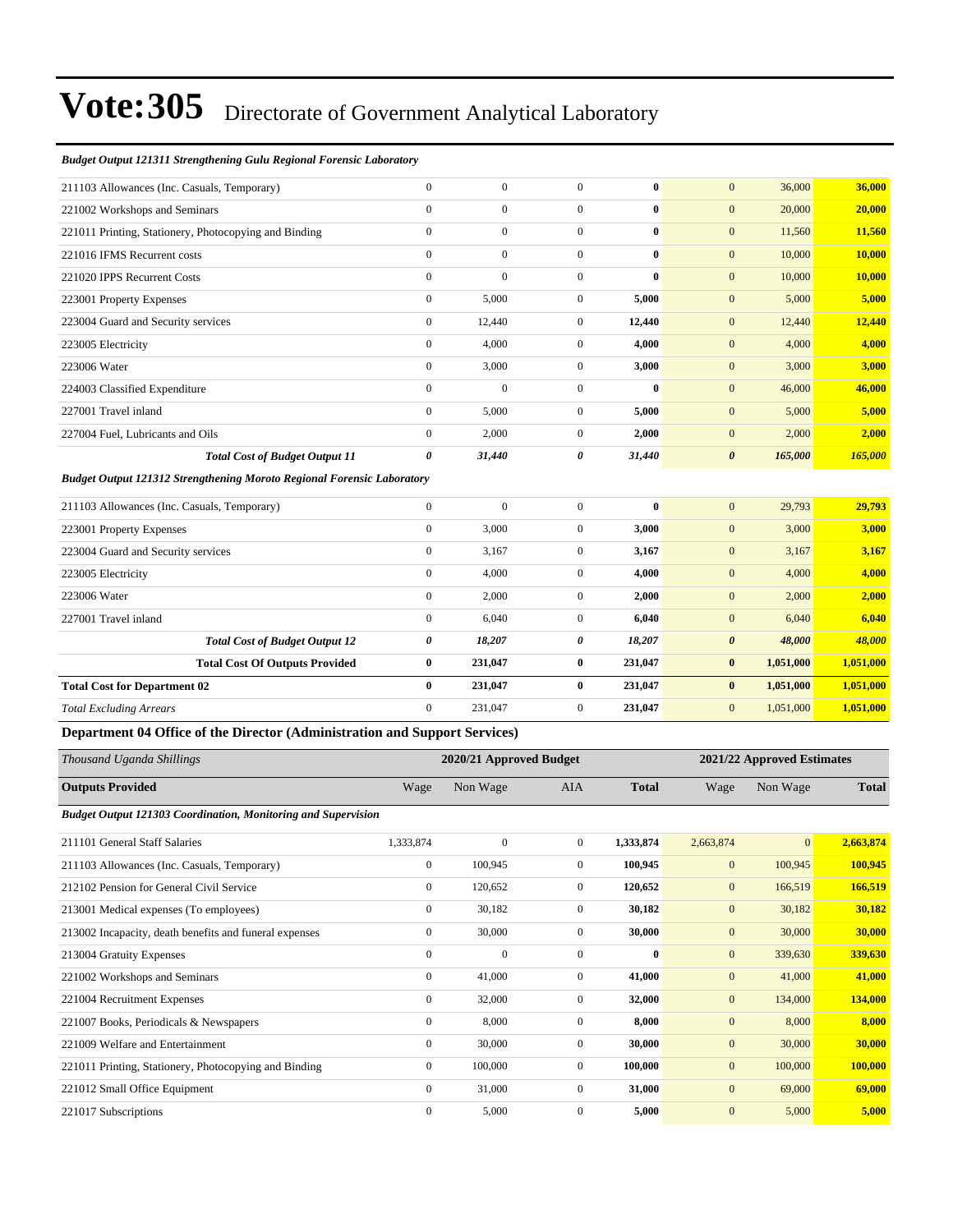| 221020 IPPS Recurrent Costs                                | $\boldsymbol{0}$ | 48,000           | $\boldsymbol{0}$ | 48,000    | $\mathbf{0}$          | 48,000           | 48,000        |
|------------------------------------------------------------|------------------|------------------|------------------|-----------|-----------------------|------------------|---------------|
| 223001 Property Expenses                                   | $\boldsymbol{0}$ | 10,000           | $\overline{0}$   | 10,000    | $\mathbf{0}$          | 10,000           | 10,000        |
| 223004 Guard and Security services                         | $\boldsymbol{0}$ | 31,840           | $\mathbf{0}$     | 31,840    | $\mathbf{0}$          | 31,840           | 31,840        |
| 223005 Electricity                                         | $\boldsymbol{0}$ | 173,000          | $\mathbf{0}$     | 173,000   | $\mathbf{0}$          | 173,000          | 173,000       |
| 223006 Water                                               | $\mathbf{0}$     | 10,000           | $\mathbf{0}$     | 10,000    | $\mathbf{0}$          | 10,000           | <b>10,000</b> |
| 224003 Classified Expenditure                              | $\boldsymbol{0}$ | $\boldsymbol{0}$ | $\mathbf{0}$     | $\bf{0}$  | $\mathbf{0}$          | 100,789          | 100,789       |
| 224004 Cleaning and Sanitation                             | $\boldsymbol{0}$ | 36,000           | $\boldsymbol{0}$ | 36,000    | $\mathbf{0}$          | 36,000           | 36,000        |
| 224005 Uniforms, Beddings and Protective Gear              | $\boldsymbol{0}$ | $\boldsymbol{0}$ | $\overline{0}$   | $\bf{0}$  | $\mathbf{0}$          | 40,000           | 40,000        |
| 225001 Consultancy Services- Short term                    | $\boldsymbol{0}$ | 49,000           | $\overline{0}$   | 49,000    | $\mathbf{0}$          | $\boldsymbol{0}$ | $\bf{0}$      |
| 227001 Travel inland                                       | $\boldsymbol{0}$ | 65,000           | $\mathbf{0}$     | 65,000    | $\mathbf{0}$          | 21,011           | 21,011        |
| 227002 Travel abroad                                       | $\boldsymbol{0}$ | 90,000           | $\mathbf{0}$     | 90,000    | $\mathbf{0}$          | $\boldsymbol{0}$ | $\mathbf{0}$  |
| 227004 Fuel, Lubricants and Oils                           | $\boldsymbol{0}$ | 122,034          | $\mathbf{0}$     | 122,034   | $\mathbf{0}$          | 122,034          | 122,034       |
| 228002 Maintenance - Vehicles                              | $\mathbf{0}$     | 200,000          | $\mathbf{0}$     | 200,000   | $\boldsymbol{0}$      | 100,000          | 100,000       |
| <b>Total Cost of Budget Output 03</b>                      | 1,333,874        | 1,363,653        | 0                | 2,697,527 | 2,663,874             | 1,746,950        | 4,410,824     |
| Budget Output 121305 Policy, Planning and Budgeting        |                  |                  |                  |           |                       |                  |               |
| 211103 Allowances (Inc. Casuals, Temporary)                | $\mathbf{0}$     | 7,000            | $\mathbf{0}$     | 7,000     | $\mathbf{0}$          | 10,000           | 10,000        |
| 221002 Workshops and Seminars                              | $\boldsymbol{0}$ | 140,000          | $\overline{0}$   | 140,000   | $\mathbf{0}$          | 250,000          | 250,000       |
| 221003 Staff Training                                      | $\mathbf{0}$     | $\mathbf{0}$     | $\overline{0}$   | $\bf{0}$  | $\mathbf{0}$          | 5,760            | 5,760         |
| 221009 Welfare and Entertainment                           | $\boldsymbol{0}$ | 6,500            | $\mathbf{0}$     | 6,500     | $\boldsymbol{0}$      | 9,600            | 9,600         |
| 221011 Printing, Stationery, Photocopying and Binding      | $\boldsymbol{0}$ | 12,000           | $\mathbf{0}$     | 12,000    | $\mathbf{0}$          | 82,000           | 82,000        |
| 221012 Small Office Equipment                              | $\boldsymbol{0}$ | 1,000            | $\mathbf{0}$     | 1,000     | $\mathbf{0}$          | 1,500            | 1,500         |
| 225001 Consultancy Services- Short term                    | $\boldsymbol{0}$ | 252,000          | $\mathbf{0}$     | 252,000   | $\mathbf{0}$          | 75,066           | 75,066        |
| 227001 Travel inland                                       | $\boldsymbol{0}$ | 30,666           | $\mathbf{0}$     | 30,666    | $\mathbf{0}$          | 42,000           | 42,000        |
| 227004 Fuel, Lubricants and Oils                           | $\mathbf{0}$     | 16,000           | $\mathbf{0}$     | 16,000    | $\boldsymbol{0}$      | 16,000           | 16,000        |
| <b>Total Cost of Budget Output 05</b>                      | 0                | 465,166          | 0                | 465,166   | $\boldsymbol{\theta}$ | 491,926          | 491,926       |
| <b>Budget Output 121306 Financial Management</b>           |                  |                  |                  |           |                       |                  |               |
| 211103 Allowances (Inc. Casuals, Temporary)                | $\mathbf{0}$     | 5,000            | $\mathbf{0}$     | 5,000     | $\mathbf{0}$          | 5,000            | 5,000         |
| 221011 Printing, Stationery, Photocopying and Binding      | $\boldsymbol{0}$ | 10,000           | $\mathbf{0}$     | 10,000    | $\mathbf{0}$          | 10,000           | 10,000        |
| 221012 Small Office Equipment                              | $\boldsymbol{0}$ | 1,000            | $\overline{0}$   | 1,000     | $\mathbf{0}$          | 5,000            | 5,000         |
| 221016 IFMS Recurrent costs                                | $\boldsymbol{0}$ | 48,000           | $\mathbf{0}$     | 48,000    | $\mathbf{0}$          | 48,000           | 48,000        |
| 227001 Travel inland                                       | $\boldsymbol{0}$ | $\boldsymbol{0}$ | $\boldsymbol{0}$ | $\bf{0}$  | $\boldsymbol{0}$      | 10,240           | 10,240        |
| 227002 Travel abroad                                       | $\boldsymbol{0}$ | 25,000           | $\boldsymbol{0}$ | 25,000    | $\mathbf{0}$          | $\boldsymbol{0}$ | $\bf{0}$      |
| 227004 Fuel, Lubricants and Oils                           | $\boldsymbol{0}$ | 14,000           | $\boldsymbol{0}$ | 14,000    | $\mathbf{0}$          | 16,000           | 16,000        |
| <b>Total Cost of Budget Output 06</b>                      | $\pmb{\theta}$   | 103,000          | 0                | 103,000   | $\pmb{\theta}$        | 94,240           | 94,240        |
| <b>Budget Output 121307 Improved Procurement Managment</b> |                  |                  |                  |           |                       |                  |               |
| 211103 Allowances (Inc. Casuals, Temporary)                | $\boldsymbol{0}$ | 5,000            | $\overline{0}$   | 5,000     | $\mathbf{0}$          | 10,000           | 10,000        |
| 221001 Advertising and Public Relations                    | $\boldsymbol{0}$ | 30,000           | $\boldsymbol{0}$ | 30,000    | $\mathbf{0}$          | 30,000           | 30,000        |
| 221002 Workshops and Seminars                              | $\mathbf{0}$     | 59,000           | $\boldsymbol{0}$ | 59,000    | $\mathbf{0}$          | 59,000           | 59,000        |
| 221009 Welfare and Entertainment                           | $\boldsymbol{0}$ | 4,000            | $\boldsymbol{0}$ | 4,000     | $\mathbf{0}$          | 6,000            | 6,000         |
| 221011 Printing, Stationery, Photocopying and Binding      | $\boldsymbol{0}$ | 10,000           | $\boldsymbol{0}$ | 10,000    | $\mathbf{0}$          | 10,000           | 10,000        |
| 221012 Small Office Equipment                              | $\boldsymbol{0}$ | 1,000            | $\mathbf{0}$     | 1,000     | $\mathbf{0}$          | 5,000            | 5,000         |
| 227001 Travel inland                                       | $\boldsymbol{0}$ | 32,000           | $\boldsymbol{0}$ | 32,000    | $\mathbf{0}$          | 19,000           | <b>19,000</b> |
| 227004 Fuel, Lubricants and Oils                           | $\boldsymbol{0}$ | 14,000           | $\boldsymbol{0}$ | 14,000    | $\mathbf{0}$          | 16,000           | 16,000        |
| <b>Total Cost of Budget Output 07</b>                      | 0                | 155,000          | 0                | 155,000   | $\pmb{\theta}$        | 155,000          | 155,000       |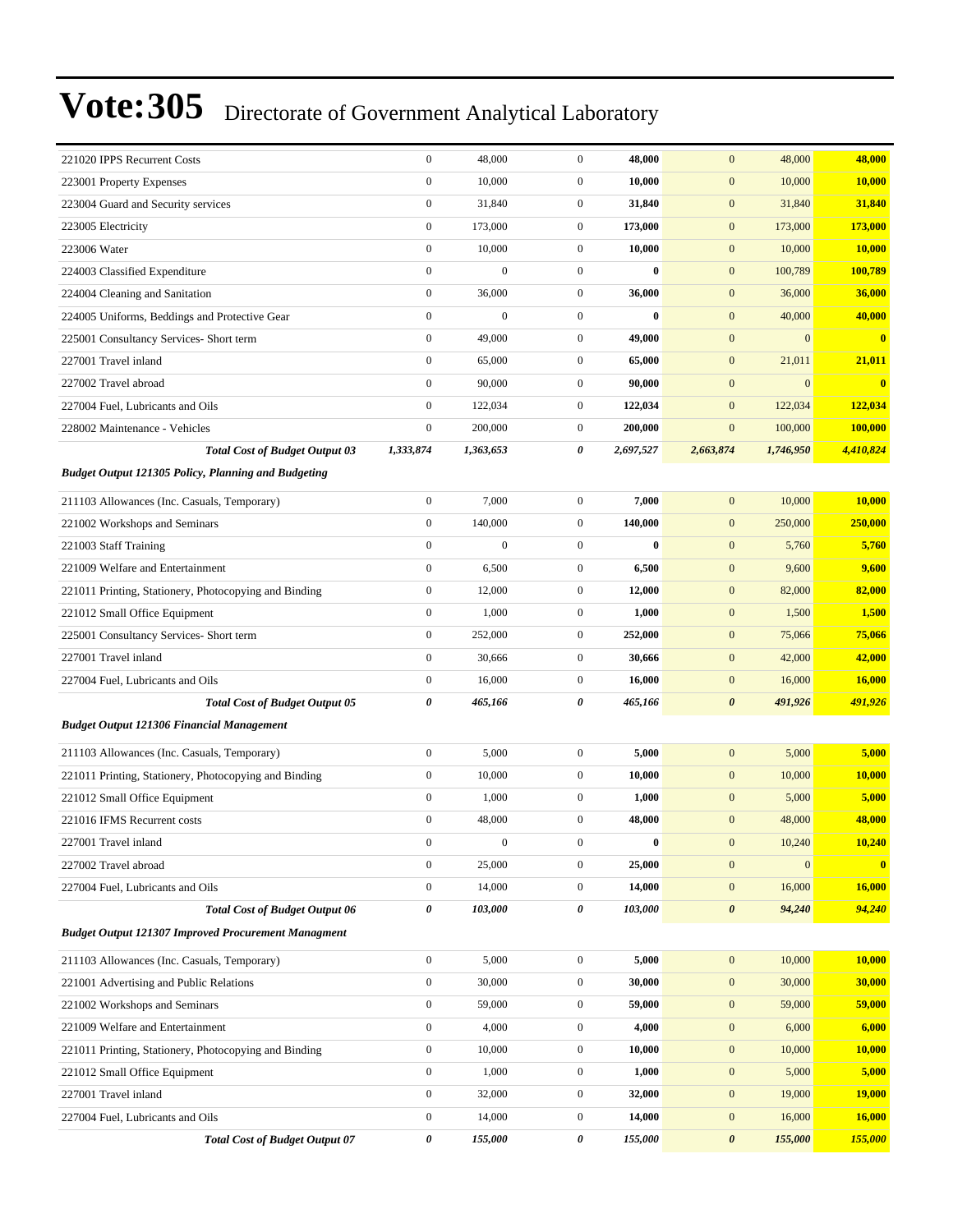#### *Budget Output 121308 Improved Internal Audit*

| $\mathbf{0}$     | 6,000     | $\overline{0}$ | 6,000     | $\mathbf{0}$          | 10,000    | 10,000       |
|------------------|-----------|----------------|-----------|-----------------------|-----------|--------------|
| $\mathbf{0}$     | 3,300     | $\overline{0}$ | 3,300     | $\mathbf{0}$          | 10,000    | 10,000       |
| $\mathbf{0}$     | 2,500     | $\mathbf{0}$   | 2,500     | $\mathbf{0}$          | 5,000     | 5,000        |
| $\mathbf{0}$     | 3,000     | $\overline{0}$ | 3,000     | $\mathbf{0}$          | 5,000     | 5,000        |
| $\mathbf{0}$     | 1,000     | $\mathbf{0}$   | 1,000     | $\mathbf{0}$          | 5,000     | 5,000        |
| $\bf{0}$         | 2,000     | $\overline{0}$ | 2,000     | $\mathbf{0}$          | 3,000     | 3,000        |
| $\boldsymbol{0}$ | 20,000    | $\mathbf{0}$   | 20,000    | $\mathbf{0}$          | 26,000    | 26,000       |
| $\mathbf{0}$     | 35,000    | $\mathbf{0}$   | 35,000    | $\mathbf{0}$          | $\Omega$  | $\mathbf{0}$ |
| $\mathbf{0}$     | 16,000    | $\overline{0}$ | 16,000    | $\mathbf{0}$          | 16,000    | 16,000       |
| 0                | 88,800    | 0              | 88,800    | $\boldsymbol{\theta}$ | 80,000    | 80,000       |
| 1,333,874        | 2,175,619 | $\bf{0}$       | 3,509,493 | 2,663,874             | 2,568,116 | 5,231,990    |
| 1,333,874        | 2,175,619 | $\bf{0}$       | 3,509,493 | 2,663,874             | 2,568,116 | 5,231,990    |
| 1,333,874        | 2,175,619 | $\overline{0}$ | 3,509,493 | 2,663,874             | 2,568,116 | 5,231,990    |
|                  |           |                |           |                       |           |              |

#### **Department 05 Criminalistics and Laboratory Services**

| Thousand Uganda Shillings                                      |                  | 2020/21 Approved Budget |                |              |                       | 2021/22 Approved Estimates |                         |
|----------------------------------------------------------------|------------------|-------------------------|----------------|--------------|-----------------------|----------------------------|-------------------------|
| <b>Outputs Provided</b>                                        | Wage             | Non Wage                | AIA            | <b>Total</b> | Wage                  | Non Wage                   | <b>Total</b>            |
| Budget Output 121301 Forensic and General Scientific Services, |                  |                         |                |              |                       |                            |                         |
| 211103 Allowances (Inc. Casuals, Temporary)                    | $\mathbf{0}$     | 301,000                 | $\Omega$       | 301.000      | $\mathbf{0}$          | 301,000                    | 301,000                 |
| 221001 Advertising and Public Relations                        | $\mathbf{0}$     | 10,000                  | $\overline{0}$ | 10,000       | $\mathbf{0}$          | 10,000                     | 10,000                  |
| 221002 Workshops and Seminars                                  | $\mathbf{0}$     | 20,000                  | $\overline{0}$ | 20,000       | $\mathbf{0}$          | 20,000                     | 20,000                  |
| 221003 Staff Training                                          | $\boldsymbol{0}$ | 350,000                 | $\mathbf{0}$   | 350,000      | $\mathbf{0}$          | 250,000                    | 250,000                 |
| 221007 Books, Periodicals & Newspapers                         | $\overline{0}$   | 8,000                   | $\overline{0}$ | 8,000        | $\mathbf{0}$          | 8,000                      | 8,000                   |
| 221009 Welfare and Entertainment                               | $\boldsymbol{0}$ | 7,300                   | $\mathbf{0}$   | 7,300        | $\boldsymbol{0}$      | $\mathbf{0}$               | $\mathbf{0}$            |
| 221011 Printing, Stationery, Photocopying and Binding          | $\overline{0}$   | 71,460                  | $\overline{0}$ | 71,460       | $\mathbf{0}$          | 71,460                     | 71,460                  |
| 221012 Small Office Equipment                                  | $\overline{0}$   | 3,000                   | $\mathbf{0}$   | 3,000        | $\mathbf{0}$          | 3,000                      | 3,000                   |
| 221017 Subscriptions                                           | $\overline{0}$   | 51,600                  | $\overline{0}$ | 51,600       | $\mathbf{0}$          | 51,600                     | 51,600                  |
| 224003 Classified Expenditure                                  | $\boldsymbol{0}$ | 3,506,139               | $\overline{0}$ | 3,506,139    | $\mathbf{0}$          | 4,004,663                  | 4,004,663               |
| 224005 Uniforms, Beddings and Protective Gear                  | $\boldsymbol{0}$ | 42,000                  | $\overline{0}$ | 42,000       | $\mathbf{0}$          | 82,000                     | 82,000                  |
| 225001 Consultancy Services- Short term                        | $\mathbf{0}$     | 40,000                  | $\overline{0}$ | 40,000       | $\mathbf{0}$          | $\Omega$                   | $\mathbf{0}$            |
| 227001 Travel inland                                           | $\overline{0}$   | 56,000                  | $\overline{0}$ | 56,000       | $\mathbf{0}$          | $\Omega$                   | $\mathbf{0}$            |
| 227002 Travel abroad                                           | $\mathbf{0}$     | 70,000                  | $\overline{0}$ | 70,000       | $\mathbf{0}$          | $\Omega$                   | $\overline{\mathbf{0}}$ |
| 227004 Fuel, Lubricants and Oils                               | $\overline{0}$   | 50,000                  | $\overline{0}$ | 50,000       | $\mathbf{0}$          | 50,000                     | 50,000                  |
| 228001 Maintenance - Civil                                     | $\mathbf{0}$     | 10,000                  | $\overline{0}$ | 10,000       | $\mathbf{0}$          | 10,000                     | 10,000                  |
| 228003 Maintenance - Machinery, Equipment & Furniture          | $\boldsymbol{0}$ | 200,000                 | $\mathbf{0}$   | 200,000      | $\mathbf{0}$          | 257,300                    | 257,300                 |
| <b>Total Cost of Budget Output 01</b>                          | 0                | 4,796,499               | 0              | 4,796,499    | $\boldsymbol{\theta}$ | 5,119,023                  | 5,119,023               |
| <b>Total Cost Of Outputs Provided</b>                          | $\bf{0}$         | 4,796,499               | $\bf{0}$       | 4,796,499    | $\bf{0}$              | 5,119,023                  | 5,119,023               |
| <b>Total Cost for Department 05</b>                            | $\mathbf{0}$     | 4,796,499               | $\bf{0}$       | 4,796,499    | $\bf{0}$              | 5,119,023                  | 5,119,023               |
| <b>Total Excluding Arrears</b>                                 | $\mathbf{0}$     | 4,796,499               | $\mathbf{0}$   | 4,796,499    | $\overline{0}$        | 5,119,023                  | 5,119,023               |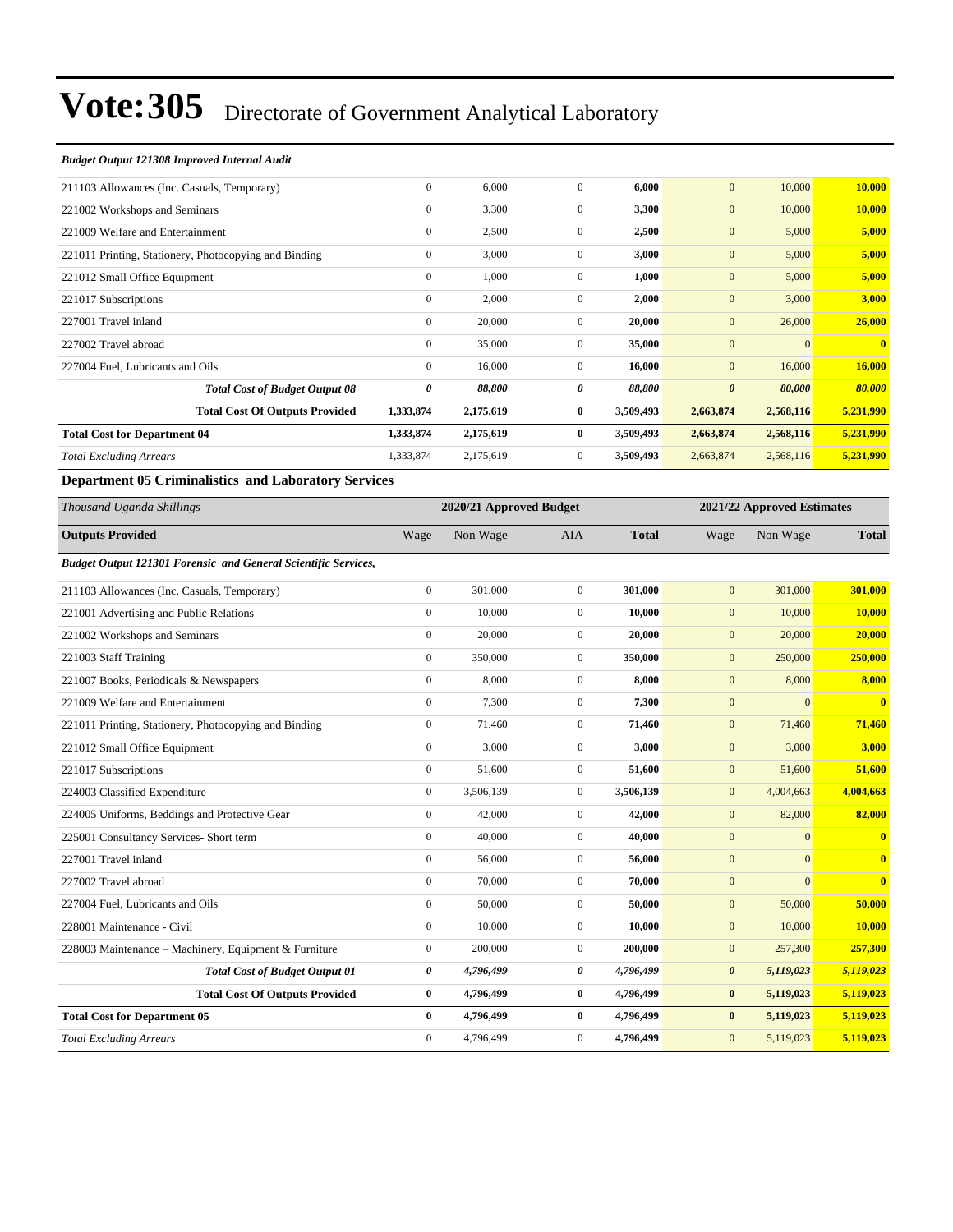#### **Department 06 Quality and Chemical Verification Services**

| Thousand Uganda Shillings                                         |                  | 2020/21 Approved Budget |                |              |                       | 2021/22 Approved Estimates |              |
|-------------------------------------------------------------------|------------------|-------------------------|----------------|--------------|-----------------------|----------------------------|--------------|
| <b>Outputs Provided</b>                                           | Wage             | Non Wage                | <b>AIA</b>     | <b>Total</b> | Wage                  | Non Wage                   | <b>Total</b> |
| Budget Output 121302 Scientific, Analytical and Advisory Services |                  |                         |                |              |                       |                            |              |
| 211103 Allowances (Inc. Casuals, Temporary)                       | $\mathbf{0}$     | 200,000                 | $\mathbf{0}$   | 200,000      | $\mathbf{0}$          | 200,000                    | 200,000      |
| 221002 Workshops and Seminars                                     | $\mathbf{0}$     | 35,000                  | $\overline{0}$ | 35,000       | $\mathbf{0}$          | 35,000                     | 35,000       |
| 221003 Staff Training                                             | $\mathbf{0}$     | 77,000                  | $\overline{0}$ | 77,000       | $\mathbf{0}$          | 177,000                    | 177,000      |
| 221009 Welfare and Entertainment                                  | $\mathbf{0}$     | 10,000                  | $\mathbf{0}$   | 10,000       | $\mathbf{0}$          | 10,000                     | 10,000       |
| 221011 Printing, Stationery, Photocopying and Binding             | $\boldsymbol{0}$ | 52,000                  | $\overline{0}$ | 52,000       | $\boldsymbol{0}$      | 52,000                     | 52,000       |
| 221012 Small Office Equipment                                     | $\mathbf{0}$     | 12,003                  | $\overline{0}$ | 12,003       | $\mathbf{0}$          | 12,003                     | 12,003       |
| 221017 Subscriptions                                              | $\mathbf{0}$     | 20,000                  | $\mathbf{0}$   | 20,000       | $\mathbf{0}$          | 20,000                     | 20,000       |
| 224003 Classified Expenditure                                     | $\mathbf{0}$     | 700,000                 | $\Omega$       | 700,000      | $\mathbf{0}$          | 876,000                    | 876,000      |
| 224005 Uniforms, Beddings and Protective Gear                     | $\mathbf{0}$     | 40,000                  | $\mathbf{0}$   | 40,000       | $\overline{0}$        | 50,000                     | 50,000       |
| 227001 Travel inland                                              | $\mathbf{0}$     | 85,000                  | $\overline{0}$ | 85,000       | $\mathbf{0}$          | $\mathbf{0}$               | $\mathbf{0}$ |
| 227002 Travel abroad                                              | $\mathbf{0}$     | 91,001                  | $\overline{0}$ | 91,001       | $\mathbf{0}$          | $\mathbf{0}$               | $\bf{0}$     |
| 227004 Fuel, Lubricants and Oils                                  | $\mathbf{0}$     | 40,000                  | $\overline{0}$ | 40,000       | $\mathbf{0}$          | 40,000                     | 40,000       |
| 228001 Maintenance - Civil                                        | $\mathbf{0}$     | 40,000                  | $\mathbf{0}$   | 40.000       | $\mathbf{0}$          | 30,000                     | 30,000       |
| 228003 Maintenance - Machinery, Equipment & Furniture             | $\boldsymbol{0}$ | 200,000                 | $\overline{0}$ | 200,000      | $\mathbf{0}$          | 200,001                    | 200,001      |
| <b>Total Cost of Budget Output 02</b>                             | 0                | 1,602,004               | 0              | 1,602,004    | $\boldsymbol{\theta}$ | 1,702,004                  | 1,702,004    |
| <b>Total Cost Of Outputs Provided</b>                             | $\bf{0}$         | 1,602,004               | $\bf{0}$       | 1,602,004    | $\bf{0}$              | 1,702,004                  | 1,702,004    |
| <b>Total Cost for Department 06</b>                               | $\bf{0}$         | 1,602,004               | $\bf{0}$       | 1,602,004    | $\bf{0}$              | 1,702,004                  | 1,702,004    |
| <b>Total Excluding Arrears</b>                                    | $\mathbf{0}$     | 1,602,004               | $\overline{0}$ | 1,602,004    | $\mathbf{0}$          | 1,702,004                  | 1,702,004    |
| <b>Development Budget Estimates</b>                               |                  |                         |                |              |                       |                            |              |

#### **Project 1642 Retooling for Directorate of Government Analytical Laboratory**

| Thousand Uganda Shillings                                                          |                               | 2020/21 Approved Budget |                |              | 2021/22 Draft Estimates       |                       |              |  |
|------------------------------------------------------------------------------------|-------------------------------|-------------------------|----------------|--------------|-------------------------------|-----------------------|--------------|--|
| <b>Outputs Provided</b>                                                            | <b>GoU Dev't External Fin</b> |                         | <b>AIA</b>     | <b>Total</b> | <b>GoU</b> Dev't External Fin |                       | <b>Total</b> |  |
| <b>Budget Output 121301 Forensic and General Scientific Services,</b>              |                               |                         |                |              |                               |                       |              |  |
| 211102 Contract Staff Salaries                                                     | $\Omega$                      | $\Omega$                | $\Omega$       | $\bf{0}$     | 60,000                        | $\mathbf{0}$          | 60,000       |  |
| 212101 Social Security Contributions                                               | $\Omega$                      | $\mathbf{0}$            | $\Omega$       | 0            | 6,000                         | $\overline{0}$        | 6,000        |  |
| 221003 Staff Training                                                              | 82.947                        | $\mathbf{0}$            | $\overline{0}$ | 82,947       | $\mathbf{0}$                  | $\overline{0}$        | $\mathbf{0}$ |  |
| 221011 Printing, Stationery, Photocopying and Binding                              | 30,000                        | $\mathbf{0}$            | $\overline{0}$ | 30,000       | $\mathbf{0}$                  | $\mathbf{0}$          | $\mathbf{0}$ |  |
| 224003 Classified Expenditure                                                      | 1,579,810                     | $\mathbf{0}$            | $\overline{0}$ | 1,579,810    | 1,710,757                     | $\mathbf{0}$          | 1,710,757    |  |
| 225001 Consultancy Services- Short term                                            | 114,000                       | $\mathbf{0}$            | $\overline{0}$ | 114,000      | $\mathbf{0}$                  | $\mathbf{0}$          | $\mathbf{0}$ |  |
| 228003 Maintenance - Machinery, Equipment & Furniture                              | 311,000                       | $\mathbf{0}$            | $\mathbf{0}$   | 311,000      | 333,243                       | $\overline{0}$        | 333,243      |  |
| <b>Total Cost Of Budget Output 121301</b>                                          | 2,117,757                     | 0                       | 0              | 2,117,757    | 2,110,000                     | $\boldsymbol{\theta}$ | 2,110,000    |  |
| <b>Total Cost for Outputs Provided</b>                                             | 2,117,757                     | $\mathbf{0}$            | $\overline{0}$ | 2,117,757    | 2,110,000                     | $\overline{0}$        | 2,110,000    |  |
| <b>Capital Purchases</b>                                                           | <b>GoU Dev't External Fin</b> |                         | <b>AIA</b>     | <b>Total</b> | <b>GoU Dev't External Fin</b> |                       | <b>Total</b> |  |
| <b>Budget Output 121372 Government Buildings and Administrative Infrastructure</b> |                               |                         |                |              |                               |                       |              |  |
| 312101 Non-Residential Buildings                                                   | 8,625,000                     | $\mathbf{0}$            | $\mathbf{0}$   | 8,625,000    | 6,000,000                     | $\overline{0}$        | 6,000,000    |  |
| <b>Total Cost Of Budget Output 121372</b>                                          | 8,625,000                     | 0                       | 0              | 8,625,000    | 6,000,000                     | $\boldsymbol{\theta}$ | 6,000,000    |  |